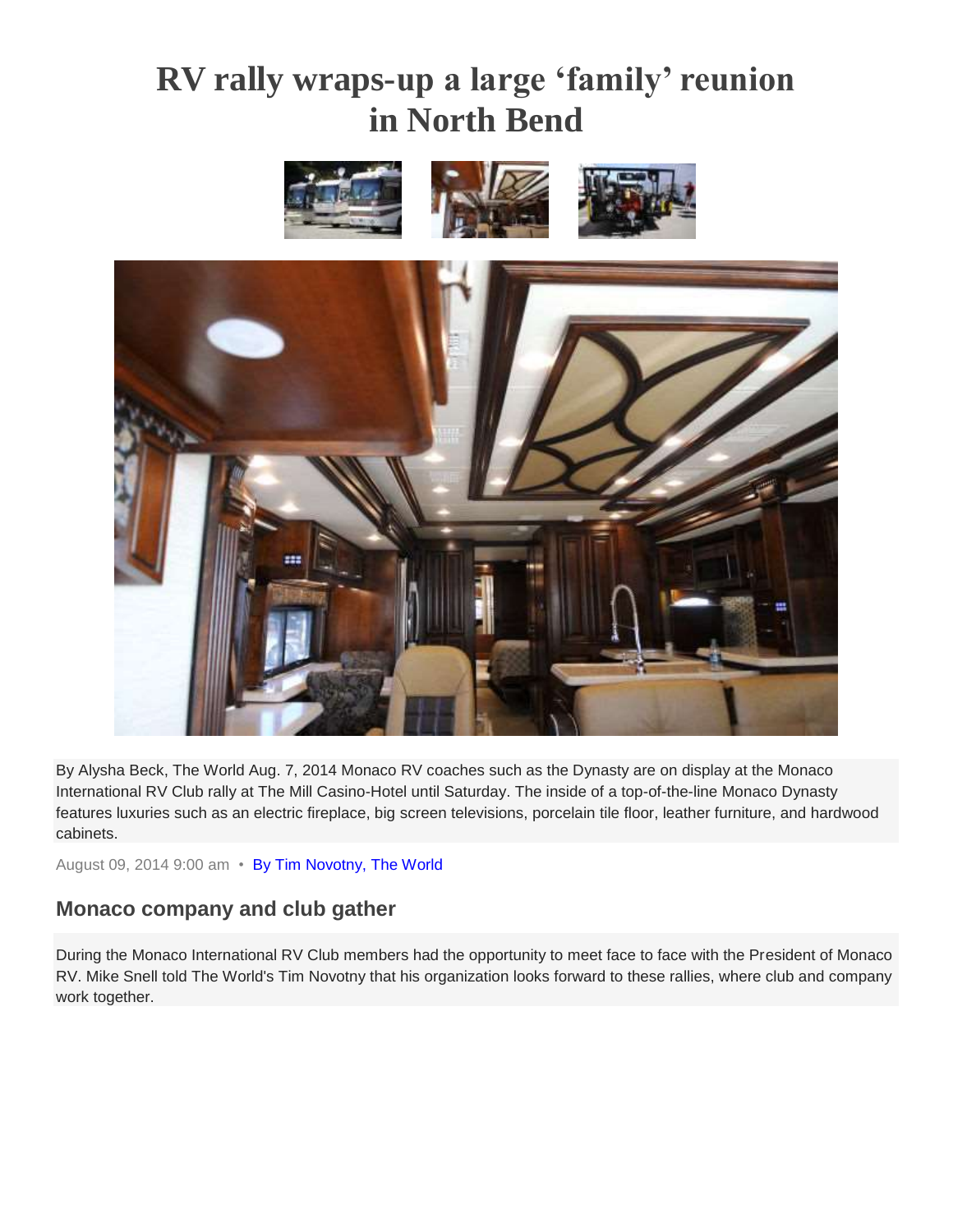

NORTH BEND — The big, shiny, Monaco coaches will soon be pulling out of The Mill Casino-Hotel & RV Park and heading for points unknown after spending the last week learning new things and rekindling old friendships.

Monaco International RV Club, a chapter of the Family Motor Coach Association, has been around for 30 years. Each year the members can travel thousands of miles to take part in a handful of rallies around the country.

It is an expensive hobby. Some of the larger coaches themselves can start at a half million dollars. Then, factor in that thousands of miles of travel can cost about a buck a mile in fuel costs.

Club membership is open to anyone who owns any brand of motor home manufactured by Monaco Coach Corporation or Monaco RV. But, just who are those members?

"We're kind of a real big family," Jack Brewster said. The New York native has been serving as the rally master for this event.

He says there are currently about 2,000 members, stretching across the U.S. and Canada. They are about evenly split among full-timers and part-timers. Those referred to as full-timers don't own a brick-and-mortar home, as they spend a lot of their time on the road.

"I do it because I love to travel the United States," Brewster said. "It's a beautiful country with a lot of wonderful, fantastic things to see. And it's something I can do with my wife and I can have my own bed, my own food in my refrigerator when I want to eat. And we can travel and stop anyplace that we want to. It's just a wonderful experience that we all enjoy."

Current club president David Piper agrees. He has a home in Oklahoma that he checks in on from time to time, but those times can be few and far between.

"Since 2000, I've put about 250,000 miles on motor homes," he said. And those miles are all over the map.

"If you drew a line across the bottom of the Baja, through Mexico, and another line from the Arctic Circle to the north end of Newfoundland, I've been in all that territory at least once. Including putting the motor home on a ferry and, 71⁄2 hours later, taking it off in Newfoundland. It's just fun and games."

It is fun and games, but not all fun and games. These rallies provide members a chance to do some information gathering and networking, while also allowing the Monaco company a chance to do some selling and building some brand loyalty.

"I'm on my third one," Jerry Jenkins admitted. "I kept my first one eight months and then I ordered a coach, put 60,000 miles on it, and then I ordered the coach I have now in '07."

The club treasurer, and past president, Jenkins is based out of Texas. He says the rally is as helpful as it is enjoyable.